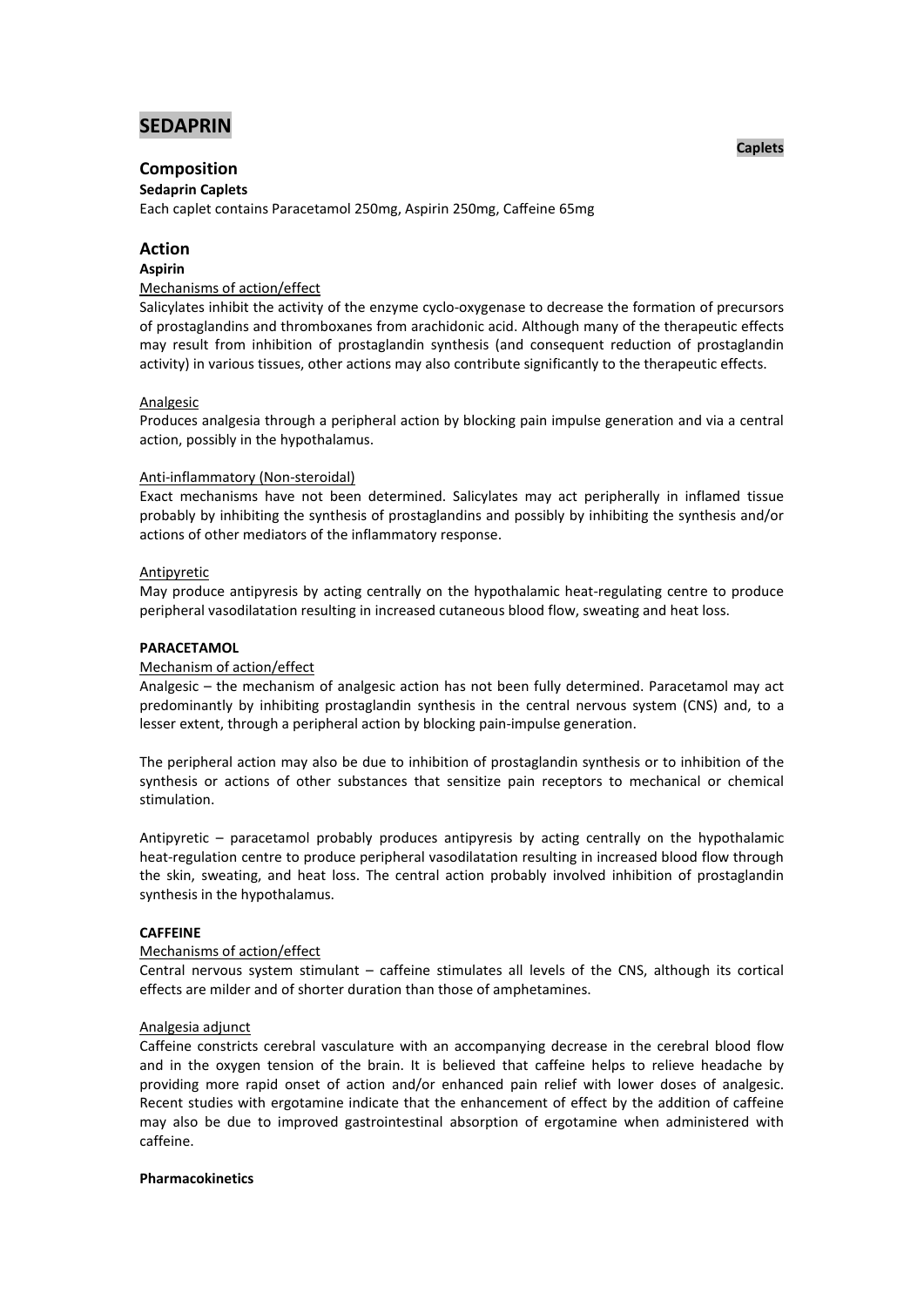#### **Aspirin**

#### *Absorption and fate*

Absorption is generally rapid and complete following oral administration. It is largely hydrolysed in the gastrointestinal tract, liver and blood to salicylate, which is further metabolised primarily in the liver.

#### **Paracetamol**

#### *Absorption and fate*

Paracetamol is readily absorbed from the gastro-intestinal tract with peak plasma concentrations occurring about 30 minutes to 2 hours after ingestion. It is metabolized in the liver and excreted in the urine mainly as the glucuronide and sulfate conjugates. Less than 5% is excreted as unchanged paracetamol. The elimination half-life varies from about 1 to 4 hours. Plasma-protein binding is negligible at usual therapeutic concentrations but increases with increasing concentrations.

A minor hydroxylated metabolite, which is usually produced in very small amounts by mixed-function oxidases in the liver, and which is usually detoxified by conjugation with liver glutathione may accumulate following paracetamol over dosage and cause liver damage.

#### **Caffeine**

#### *Absorption and fate*

Caffeine is completely and rapidly absorbed after oral administration with peak concentrations occurring between 5 and 90 minutes after dose in fasted subjects. There is no evidence of presystemic metabolism. Elimination is almost entirely by hepatic metabolism in adults.

In adults, marked individual variability in the rate of elimination occurs. The mean plasma elimination half-life is 4.9 hours with a range of 1.9 - 12.2 hours. Caffeine distributes into all body fluids. The mean plasma protein binding of caffeine is 35%.

Caffeine is metabolised almost completely via oxidation, demethylation, and acetylation, and is excreted in the urine as 1-methyluric acid, 1-methylxanthine, 7-methylxanthine, 1,7-dimethylxanthine (paraxanthine). Minor metabolites include 1-methylacrylic acid and 5-acethylamine-6-formylamine-3 methyluracil (AFMU).

## **Indications**

For the treatment of mild to moderate pain including headache, migraine, neuralgia, toothache, sore throat, period pains, symptomatic relief of sprains, strains, rheumatic pain, sciatica, lumbago, fibrositis, muscular aches and pains, joint swelling and stiffness, influenza, feverishness and feverish colds.

## **Contraindications**

Hypersensitivity to the active ingredients. Peptic ulceration and those with a history of peptic ulceration; haemophilia, concurrent anti-coagulant therapy; children under 16 years and when breast feeding because of possible risk of Reyes Syndrome.

## **Warnings and Precautions**

Caution should be exercised in patients with asthma, allergic disease, impairment of hepatic or renal function (avoid if severe) and dehydration. The hazards of overdose are greater in those with noncirrhotic alcoholic liver disease.

Do not take anything else containing paracetamol while taking this medicine. Too much paracetamol can cause delayed, serious liver damage.

There is a possible association between aspirin and Reye's syndrome when given to children. Reye's syndrome is a very rare disease, which affects the brain and liver, and can be fatal. For this reason aspirin should not be given to children under 16 years unless specifically indicated (e.g. Kawasaki's disease).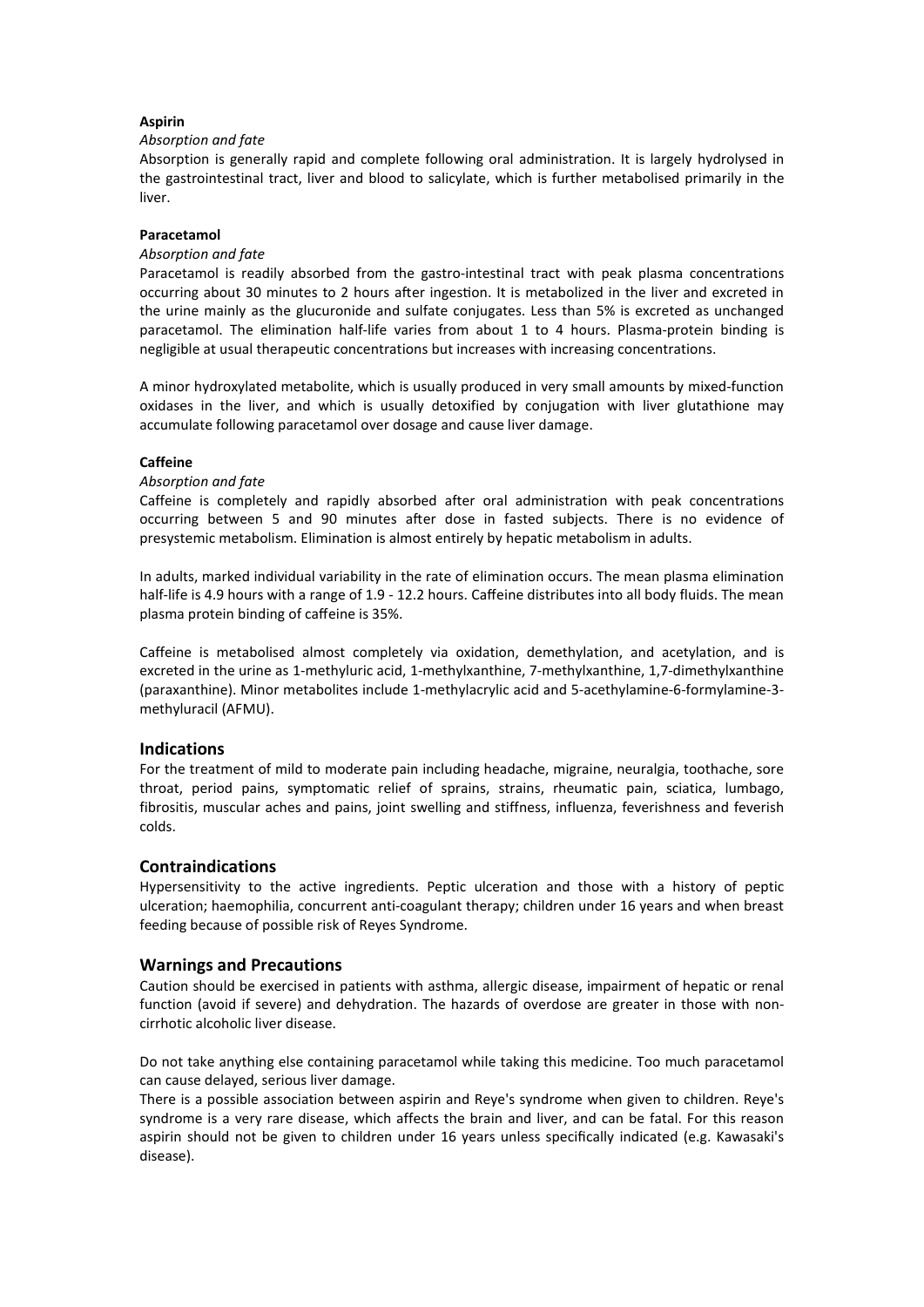Patients should be advised that paracetamol may cause severe skin reactions. If a skin reaction such as skin reddening, blisters, or rash occurs, they should stop use and seek medical assistance right away.

#### **Pregnancy and Lactation**

There is clinical and epidemiological evidence of safety of aspirin in pregnancy, but it may prolong labour and contribute to maternal and neonatal bleeding, and so should not be used in late pregnancy.

Aspirin appears in breast milk, and regular high doses may affect neonatal clotting. Not recommended while breast-feeding due to possible risk of Reye's Syndrome as well as neonatal bleeding due to hypoprothrombinaemia.

Epidemiological studies in human pregnancy have shown no ill effects due to paracetamol used in the recommended dosage, but patients should follow the advice of the doctor regarding its use. Paracetamol is excreted in breast milk but not in a significant amount. Available published data do not contraindicate breast feeding.

Caffeine appears in breast milk. Irritability and poor sleeping pattern in the infant have been reported.

## **Adverse Reactions**

Side effects are mild and infrequent, but there is a high incidence of gastro-intestinal irritation with slight asymptomatic blood loss. Increased bleeding time. Aspirin may precipitate bronchospasm and induce asthma attacks or other hypersensitivity reactions, such as skin reactions (including angioedema and face oedema) in susceptible individuals.

Aspirin may induce gastro-intestinal haemorrhage, occasionally major. It may precipitate gout in susceptible individuals. Possible risk of Reye's Syndrome in children under 16 years.

Adverse effects of paracetamol are rare. Very rare cases of serious skin reactions have been reported. There have been reports of blood dyscrasias including thrombocytopenia purpura and agranulocytosis, but these were not necessarily causality related to paracetamol. High doses of caffeine can cause tremor and palpitations.

## **Drug Interactions**

## *Aspirin:*

Other NSAIDS and corticosteroids: Concurrent use of other NSAIDS or corticosteroids may increase the likelihood of GI side effects.

Diuretics: Antagonism of the diuretic effect.

Anticoagulants: Increased risk of bleeding due to antiplatelet effect.

Metoclopramide: Metoclopramide increases the rate of absorption of aspirin. However, concurrent use need not be avoided.

Phenytoin : The effect of phenytoin may be enhanced by aspirin. However, no special precautions are needed.

Valproate: The effect of valproate may be enhanced by aspirin. Methotrexate: Delayed excretion and increased toxicity of methotrexate.

## *Paracetamol:*

Cholestyramine: The speed of absorption of paracetamol is reduced by cholestyramine. Therefore, the cholestyramine should not be taken within one hour if maximal analgesia is required.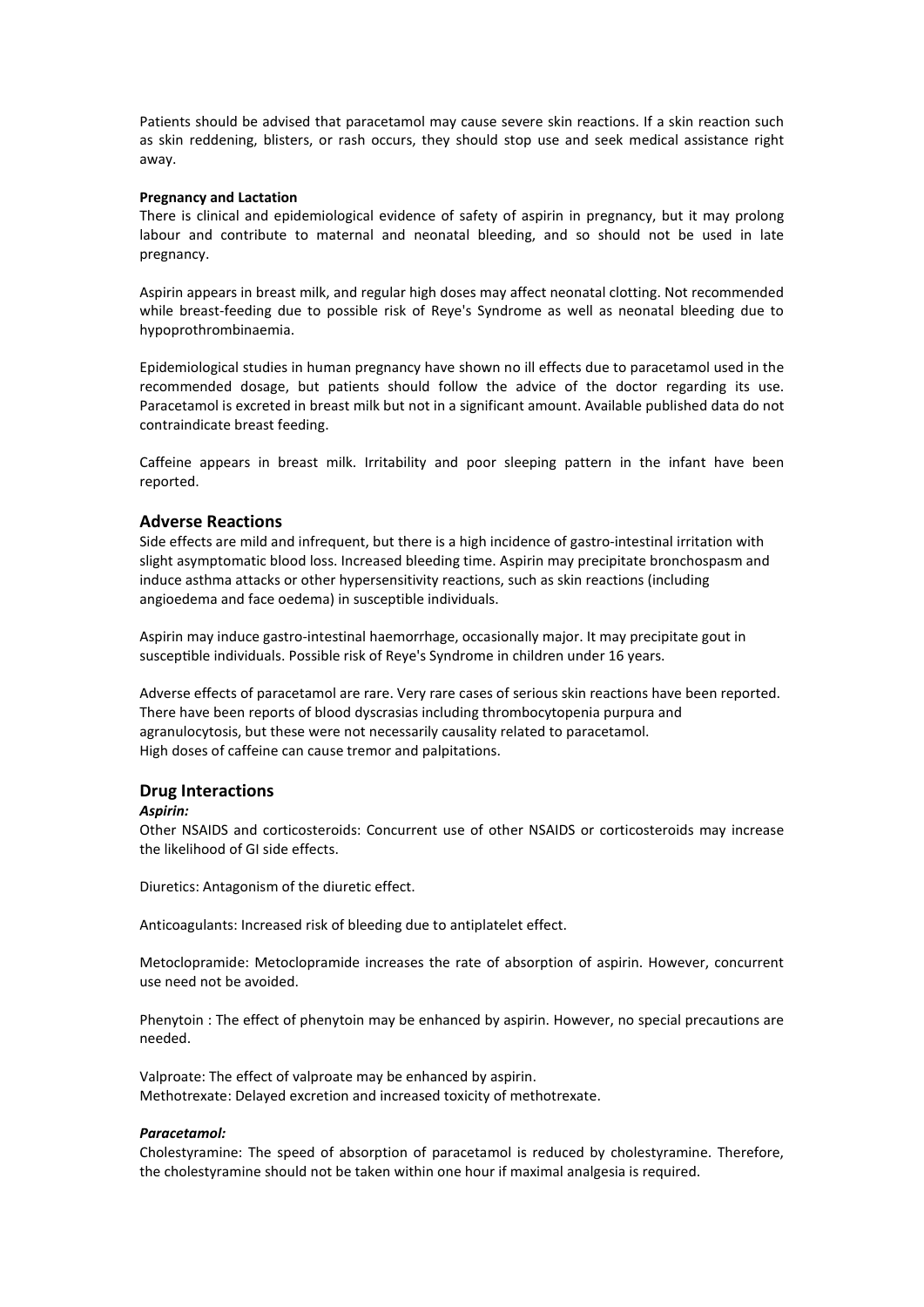Metoclopramide and Domperidone : The speed of absorption of paracetamol is increased by metoclopramide and domperidone. However, concurrent use need not be avoided.

Warfarin: The anticoagulant effect of warfarin and other coumarins may be enhanced by prolonged regular use of paracetamol with increased risk of bleeding; occasional doses have no significant effect.

Chloramphenicol: Increased plasma concentration of chloramphenicol.

## **Dosage and Administration**

*Adults, the elderly and young persons aged 16 and over:* 2 tablets every 4 hours to a maximum of 8 tablets in 24 hours.

Do not give to children aged under 16 years, unless specifically indicated (e.g. for Kawasaki's disease).

## **Over Dosage**

This product contains both paracetamol and aspirin, and as such, any overdose events should be assessed using information available on both active substances.

Liver damage is possible in adults who have taken 10g or more of paracetamol. Adults who have consumed more than 5g of paracetamol, may experience liver damage if they have one of the following risk factors:

• long term treatment with either anti-infectives, anti-epileptics or St John's Wort, or any other drugs that induce liver enzymes

• regular consumption of ethanol in excess of recommended amounts

• likely to be glutathione deplete e.g. eating disorder, cystic fibrosis, HIV infection, starvation, cachexia.

Salicylate poisoning is usually associated with plasma concentrations >350 mg/L (2.5 mmol/L). Most adult deaths occur in patients whose concentrations exceed 700 mg/L (5.1 mmol/L). Single doses less than 100 mg/kg are unlikely to cause serious poisoning.

#### *Symptoms*

Common features exist for both active substances when taken in overdose, but these can be tabulated as follows:

| Paracetamol                                                                                                                                                                                                                                                                     | <b>Aspirin</b>                                                                                                                                                                                                                                                                                                                                                                                                                                                                                                                                                                                            | <b>Caffeine</b>                                                                                                                                                                                                                                                                                                          |
|---------------------------------------------------------------------------------------------------------------------------------------------------------------------------------------------------------------------------------------------------------------------------------|-----------------------------------------------------------------------------------------------------------------------------------------------------------------------------------------------------------------------------------------------------------------------------------------------------------------------------------------------------------------------------------------------------------------------------------------------------------------------------------------------------------------------------------------------------------------------------------------------------------|--------------------------------------------------------------------------------------------------------------------------------------------------------------------------------------------------------------------------------------------------------------------------------------------------------------------------|
| Within the first 24 hours:<br>Pallor<br>Nausea<br>$\bullet$<br>Vomiting<br>$\bullet$<br>Anorexia<br>$\bullet$<br>Abdominal pain<br>After 12-48 hours:<br>Liver damage<br>$\bullet$<br>Abnormalities<br>οf<br>$\bullet$<br>metabolism<br>glucose<br>metabolic<br>and<br>acidosis | Common:<br>Vomiting, Dehydration, Tinnitus<br>$\bullet$<br>Vertigo, Deafness, Sweating<br>$\bullet$<br>Warm extremities with bounding pulses Increased include:<br>$\bullet$<br>respiratory rate<br>Hyperventilation<br>$\bullet$<br>Acid base disturbance<br>$\bullet$<br>Mixed respiratory alkalosis and metabolic acidosis with<br>$\bullet$<br>normal or high arterial pH (normal or reduced hydrogen<br>ion concentration) in adults and children aged over 4<br>years.<br>In children aged 4 years or less, a dominant metabolic<br>$\bullet$<br>acidosis with low arterial pH (raised hydrogen ion | Other<br>of<br>symptoms<br>overdosage, associated<br>with<br>caffeine<br>the<br>component,<br>stimulation;<br><b>CNS</b><br>anxiety, nervousness,<br>restlessness,<br>insomnia, excitement,<br>muscle<br>twitching,<br>confusion,<br>convulsions<br>Cardiac: tachycardia,<br>cardiac arrhythmia<br>Gastric: Abdominal or |
| Severe poisoning:<br>Hepatic failure<br>may<br>to<br>progress<br>encephalopathy,                                                                                                                                                                                                | concentration) is common.<br>Acidosis can increase salicylate transfer across the blood<br>$\bullet$<br>brain barrier.<br>Uncommon:                                                                                                                                                                                                                                                                                                                                                                                                                                                                       | stomach pains<br>Other: diuresis, facial<br>flushing                                                                                                                                                                                                                                                                     |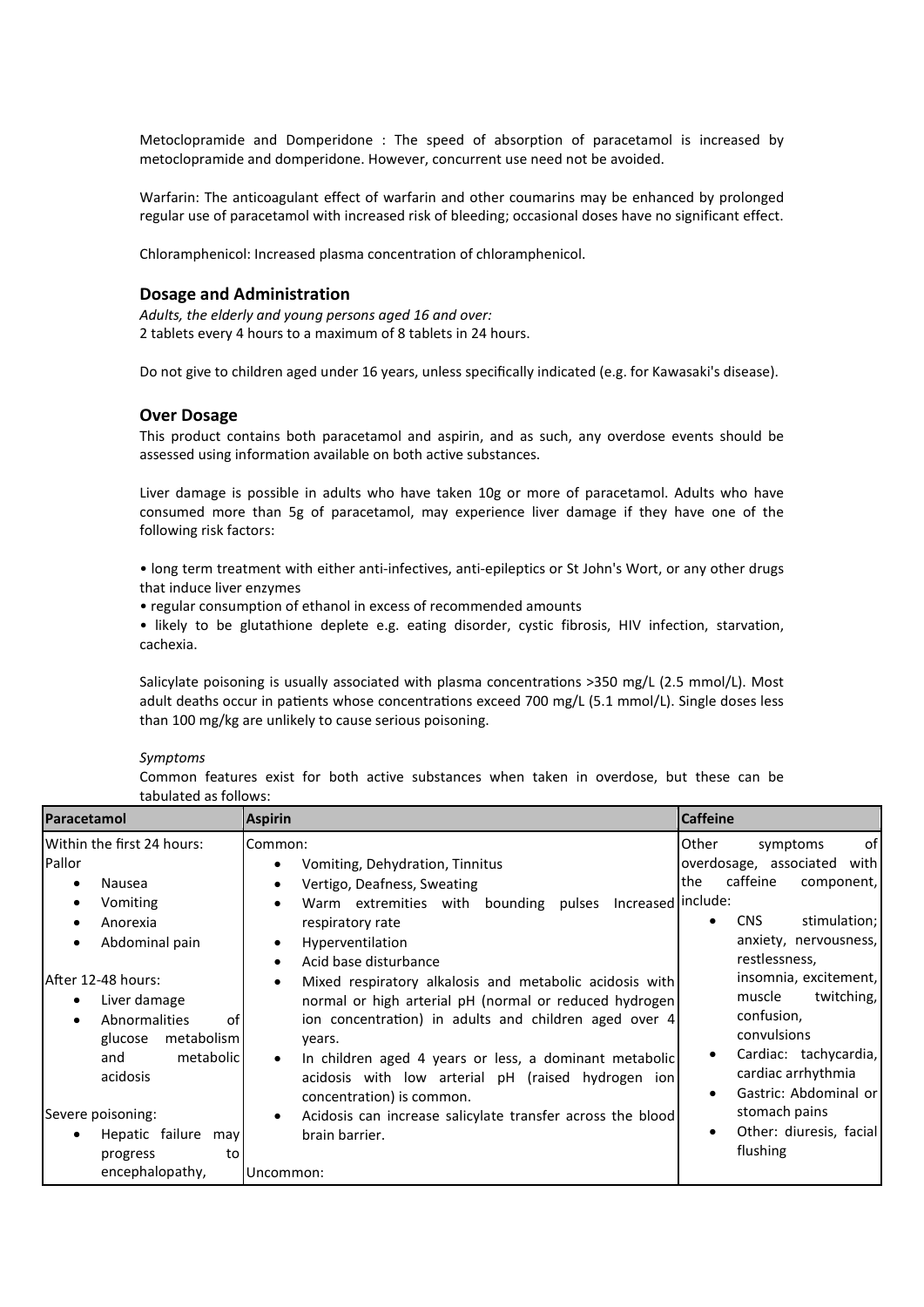|   | haemorrhage,<br>hypoglycaemia,<br>cerebral oedema and | <b>Haematemesis</b><br>٠<br>Hyperpyrexia<br>$\bullet$                   |  |
|---|-------------------------------------------------------|-------------------------------------------------------------------------|--|
|   | death.                                                | Hypoglycaemia<br>$\bullet$<br>Hypokalaemia<br>$\bullet$                 |  |
|   |                                                       | Thrombocytopenia<br>$\bullet$                                           |  |
|   | without<br>With<br>or<br>severe liver damage:         | Increased INR/PTR<br>$\bullet$                                          |  |
|   | Acute renal failure                                   | Intravascular coagulation<br>$\bullet$                                  |  |
|   | with acute<br>tubularl                                | Renal failure<br>$\bullet$<br>Non-cardiac pulmonary oedema<br>$\bullet$ |  |
|   | strongly<br>necrosis                                  | Confusion, disorientation, coma and convulsions are more<br>$\bullet$   |  |
|   | loin<br>suggested<br>by                               | common in children than adults.                                         |  |
|   | pain haematuria and<br>proteinuria.                   |                                                                         |  |
|   | Cardiac arrhythmias                                   |                                                                         |  |
| ٠ | Pancreatitis                                          |                                                                         |  |

## *Management*

#### Paracetamol:

Immediate treatment is essential in the management of overdose due to the paracetamol content of the product.

There may be few or no initial symptoms, and these can be limited to nausea or vomiting and may not reflect the severity of overdose or the risk of organ damage. Management should be in accordance with established treatment guidelines. Treatment with activated charcoal should be considered if the overdose has been taken within 1 hour.

Plasma paracetamol concentrations should be measured at 4 hours or later after ingestion (earlier concentrations are unreliable).

Treatment with N-acetylcysteine may be used up to 24 hours after ingestion of paracetamol; however, the maximum protective effect is obtained up to 8 hours post-ingestion. The effectiveness of the antidote declines sharply after this time. If required the patient should be given intravenous Nacetylcysteine, in line with the established dosage schedule. If vomiting is not a problem, oral methionine may be a suitable alternative for remote areas, outside hospital.

#### Salicylates:

Treatment with activated charcoal should be considered if salicylate plasma concentration is greater than 250mg/kg.

Plasma salicylate concentrations should be measured although the severity of poisoning cannot be determined from this alone and the clinical and biochemical features must be taken into account.

Elimination of aspirin is increased by urinary alkalinisation, which is achieved by the administration of 1.26% sodium bicarbonate. The urine pH should be monitored. Metabolic acidosis should be corrected with intravenous 8.4% sodium bicarbonate (first check serum potassium). Forced diuresis should not be used since it does not enhance salicylate excretion and may cause pulmonary oedema.

Haemodialysis is the treatment of choice for severe poisoning and should be considered in patients with plasma salicylate concentrations >700 mg/L (5.1 mmol/L), or lower concentrations associated with severe clinical or metabolic features.

Patients under 10 years or over 70 years of age may be at an increased risk of salicylate toxicity and may require dialysis at an earlier stage.

#### Caffeine: